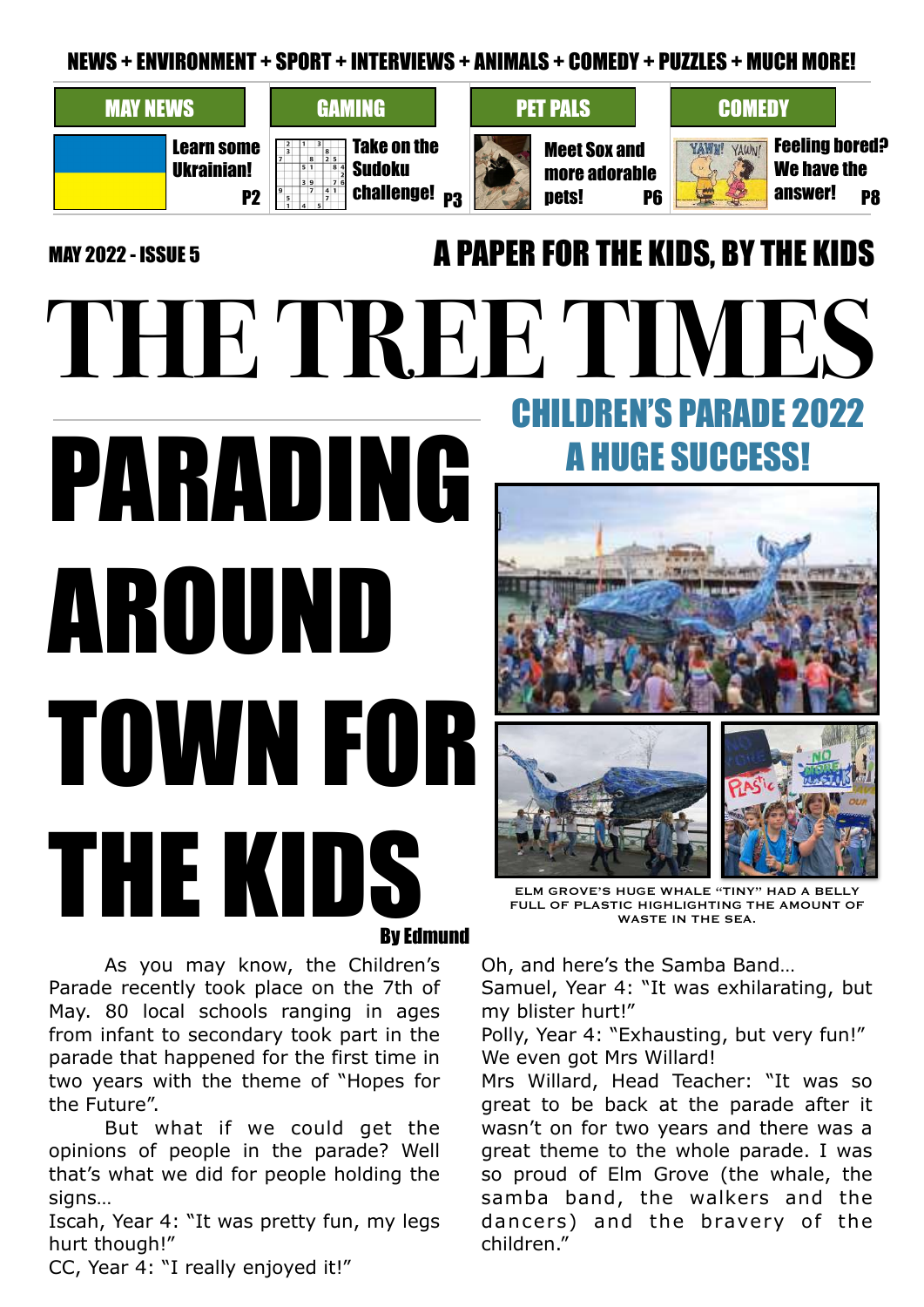

# MAY NEWS



# Y3/Y4 Compete in Tri-Golf Competition Silver Medal Winners By Indira

10 children from Y3/Y4 competed at the tri-golf competition at Blatchington Mill. Even with very little experience, the Elm Grove team picked up the necessary skills quickly and we eventually came in second place at the end of the competition!

 Our end score was 967 points and we were only about 10-20 points fewer than the winners. Well done to: Lewis, Eliza (Chestnut); Indira, Isaac, Samuel, Finley, Toby (Cypress); Kimberley, Sienna, and Cleo (Cedar).

## Camp Pogo **Honning mad!** By Thalia

 Hi my name is Thalia and at the weekend I went camping with my mum, Kate and Toby. Toby brought a pogo stick with him and I didn't have a day with out pogo



sticking! Now I really want a pogo stick for my birthday!





**Welcome to Our School** 

### Вітаємо Вас у Нашій Школі

#### By Mabel

 Elm Grove are so proud that children from Ukraine have joined the school this term. The Tree Times would like to give a special shout out not only to our new friends but also to everyone that has helped them to settle in so far.

 In every issue going forward, we are going to have some Ukrainian words for you to learn. We are using Google Translate. Use the last column in the chart to learn how to say the Ukrainian translation. Let's get started!

| <b>English</b>   | <b>Ukrainian</b><br>translation | How to say it     |
|------------------|---------------------------------|-------------------|
| <b>Hello</b>     | Привіт                          | <b>Pryvit</b>     |
| <b>Yes</b>       | так                             | <b>Tak</b>        |
| <b>No</b>        | Hi                              | Ni                |
| <b>Please</b>    | Будь ласка                      | <b>Bud Laska</b>  |
| <b>Thank you</b> | Дякую                           | <b>Dyakuyu</b>    |
| Goodbye          | До побачення                    | Do<br>pobachennya |
| My name is       | Мене звати                      | <b>Mene zvaty</b> |
| I am             | я                               | Ya                |
| You              | ТИ                              | Тy                |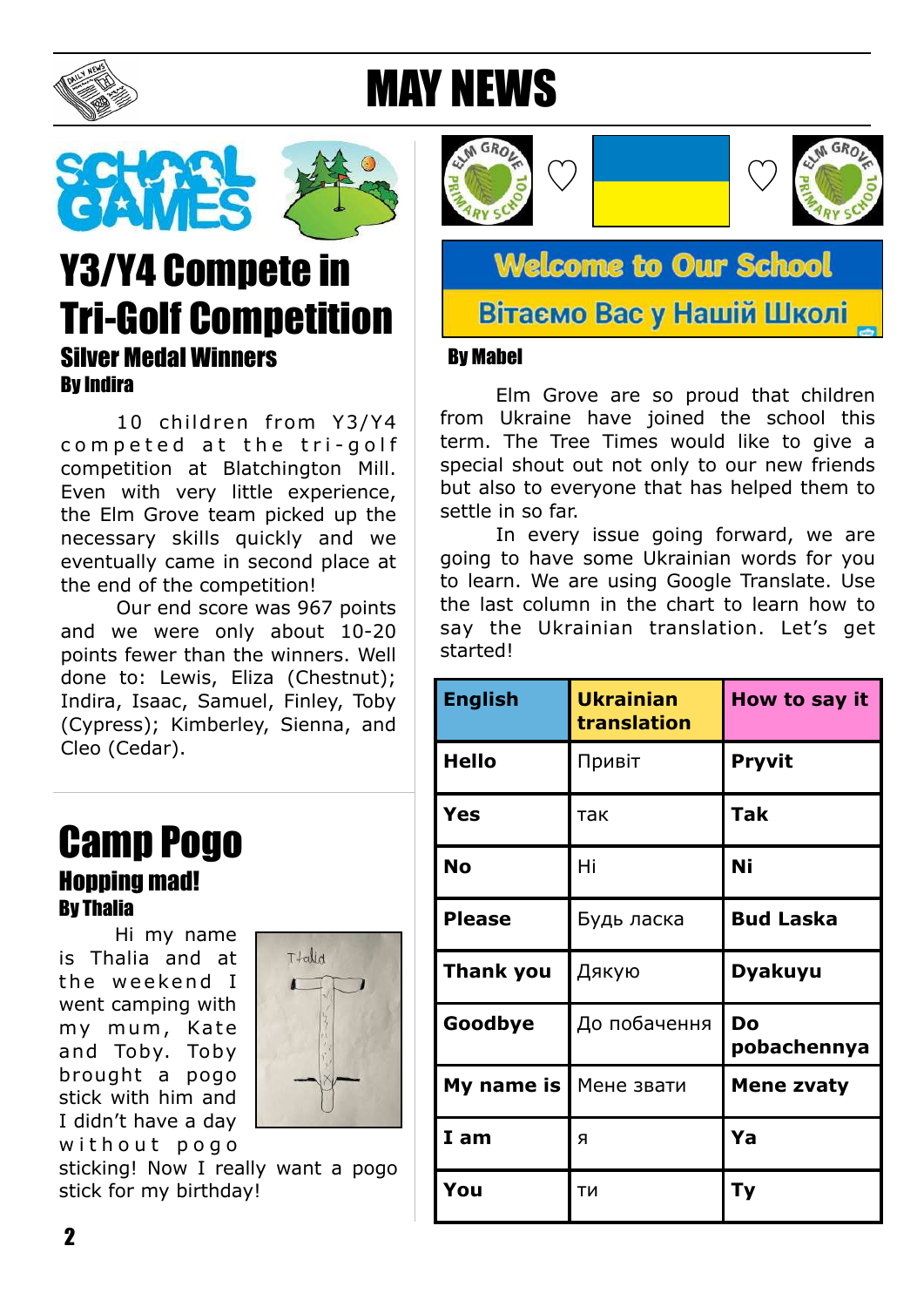# MATHS & GAMING

## Sudoku Train that brain! By Edmund and Owen

For those of you who don't know how to play here are the basic rules:

Sudoku is played on a grid of 9 x 9 spaces. Within the rows and columns are 9 "squares" (made up of 3 x 3 spaces).

**Each row, column and square (9 spaces each) needs to be filled out with the numbers 1-9, without repeating any numbers within the row, column or square**.

Have a go at the challenge we created below, answers are on the last page.

| 1                |                         |   |                         |                         |                         |                  |                  | $\mathbf 2$      |
|------------------|-------------------------|---|-------------------------|-------------------------|-------------------------|------------------|------------------|------------------|
| $\boldsymbol{6}$ |                         |   | $\boldsymbol{9}$        | $\overline{\mathbf{5}}$ | $\overline{\mathbf{I}}$ |                  |                  | 1                |
|                  | 7                       |   |                         |                         |                         |                  | $\boldsymbol{6}$ |                  |
|                  | 4                       |   |                         |                         |                         |                  | 7                |                  |
| $\mathbf 2$      |                         | 3 | $\overline{\mathbf{5}}$ |                         | $\boldsymbol{9}$        | 4                |                  | $\boldsymbol{8}$ |
|                  |                         | 7 | 3                       |                         | 4                       | $\boldsymbol{6}$ |                  |                  |
| $\boldsymbol{9}$ | $\overline{\mathbf{5}}$ |   | 8                       | 1                       | $\boldsymbol{6}$        |                  | 4                | 7                |
| $\mathbf{7}$     |                         |   |                         |                         |                         |                  |                  | $\boldsymbol{9}$ |
| 4                | 3                       | 1 |                         |                         |                         | $\mathbf 5$      | $\boldsymbol{8}$ | $\boldsymbol{6}$ |



FROM O TO 1000, THE ONLY NUMBER THAT HAS THE LETTER "A" IN IT IS "ONE thousand".

Every odd number has an "e" in it.

"Forty" is the only number that is spelt with letters arranged in alphabetical order.



# Metal-Gearing Into Action! Metal Gear PS1 Game Profile By Wilfred

 Metal Gear is a PlayStation 1 game released in 1999. You play as Snake, an ex-military soldier sent into Alaska to find out the fishy business going on in a nuclear waste disposal unit. Snake later discovers that the unit is actually a weapons factory making a weapon called Metal Gear, a nuclear warhead capable of firing nukes anywhere.

 Snake first meets Meryl, the Commanders daughter, disguised as an enemy. Soon after this, Snake meets Revolver Ocelot, a member of Foxhound, and quickly makes work of him then proceeds to beat a flippin' tank on his own. Snake quickly hurries to the second floor of the second building and meets Otacon (his soon to be best pal) and helps him out fighting off Cyborg Ninja aka Gray Fox.

 After this, Otacon tells Snake that he can help by supplying him with rations or ammo. Snake then calls Meryl and they agree to meet up in the women's bathroom where they proceed to enter the Commander's room. But, Meryl is being controlled!! Snake has to help her out but Psycho Mantis wont give up easily and an epic fight ensues. After winning, Snake and Meryl pass through a wolf den and make their way to a transmission tower.

 From here there are snipers, heroic decisions, prison escapes, rescues, wolves, hide-and-seek battles, snow drifts and much more. Snake is eventually forced to fight Metal Gear and after winning that escapes with Otacon.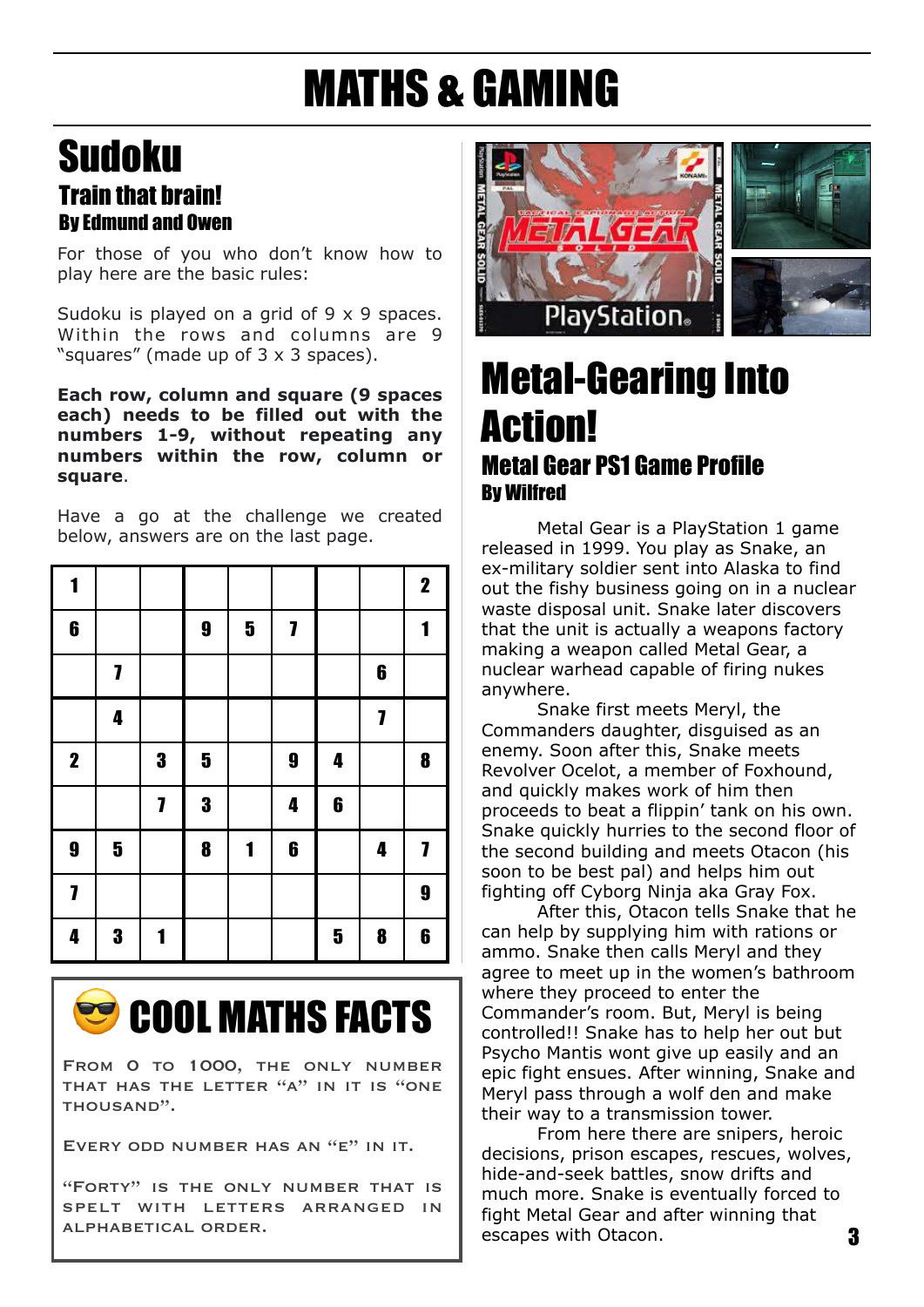

**ART** By Iscah

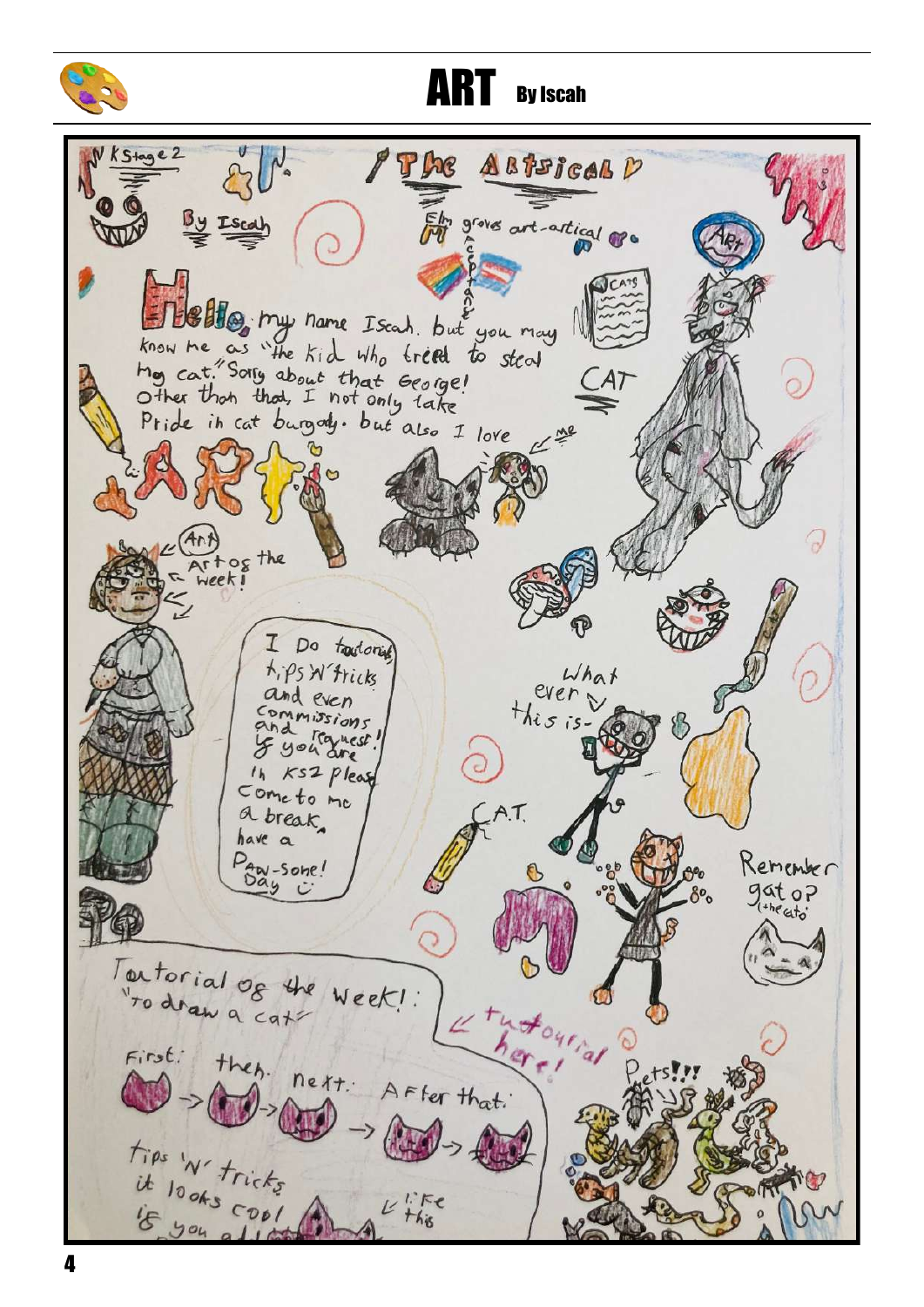# ELM GROVERS



# MEETING MISS BARNES

Reception Teaching Assistant By Mabel and Indira

**What is like being a Teaching Assistant (TA)?**  Amazing!



**Do you have a pet?**  I have a cat called Pip and a tank full of goldfish!

**What is your favourite colour?**  Yellow

**What is your favourite food?**  Thai food

**What is your favourite ice-cream flavour and would you choose the cone or the pot option?** 

Salted caramel in a cone!

**Which is your favourite times table?**  6, which is also my lucky number!



**What is a funny animal fact?** 

Giraffes have black tongues to stop them from getting sunburnt.

**Can you tell us a funny joke?**  Where do cows like to go? To the moooovies!



**Which country in the world would you like to visit most?** 

Australia to visit a friend and also Japan.







Meet cat lover Kimmy (Kimberley). She is a future artist.

#### **What is your opinion on cats, Kim?**

"I love cats, they are my favourite animal"

**Do you like art?**  'Yes, I love art! I draw Pokemon"

**Would you like to join the newspaper club?**  "Yes!'



# GETTING TO KNOW.. EVAN, YEAR 4 By Charlie



**Do you have any pets?**  Yes, a hamster called Peanut.

**Do you have any siblings?**  Yes, a sister called Edie.



**Have you got any hobbies?** 

I like building lego constructions.

**Who is your best friend?**  Charlie.



**Is there anything you would like the world to know about you?**  Only that I am CRAZY!!!!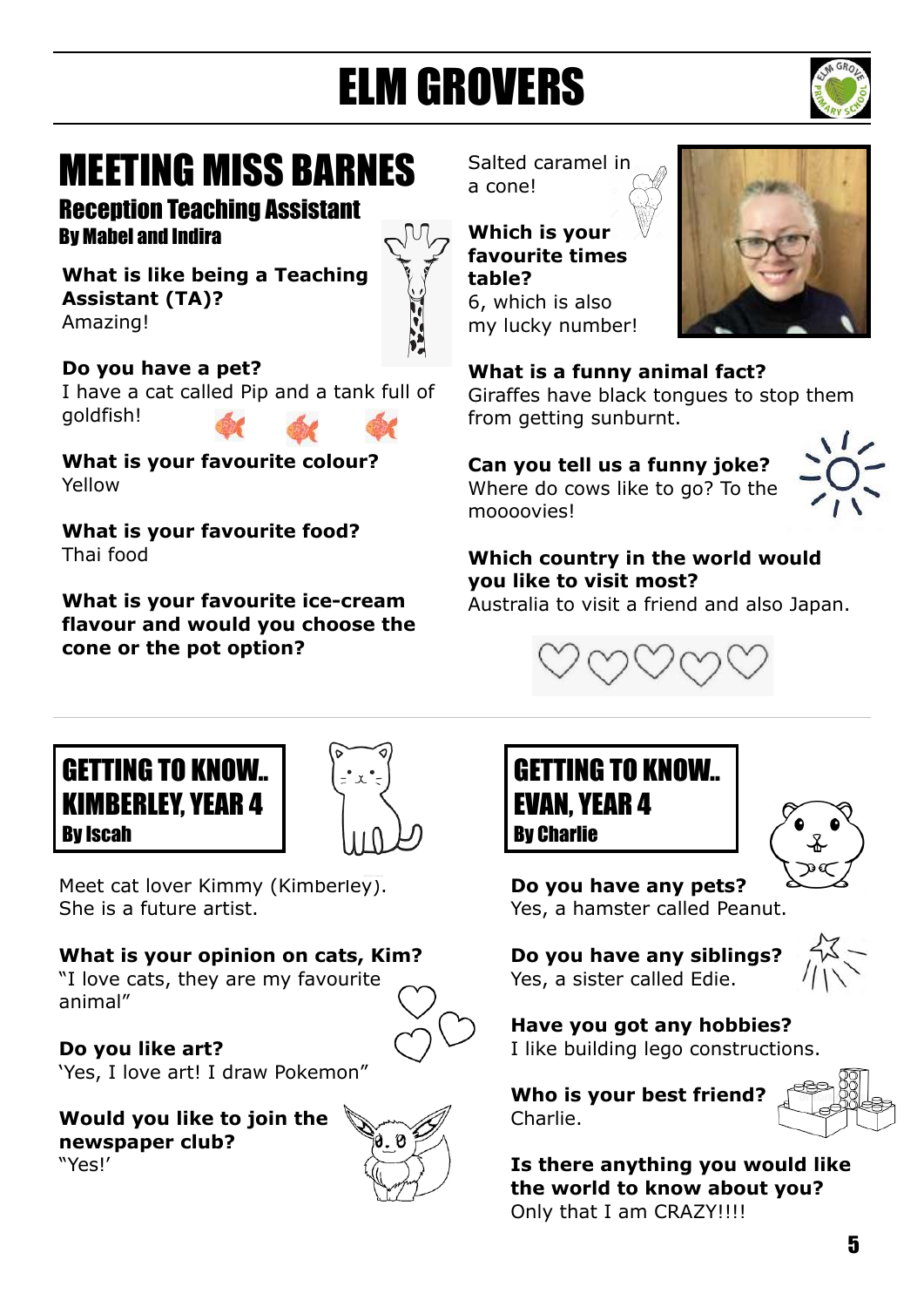# PET PALS

# "My Cats are called Runty, Wallis, Dorian and Marshmallow. Runty is small, Dorian is fat, Wallis is short and Marshmallow is white!".

By Iscah (Y4)







"Hazel is my hamster. She is adorable! She is three years old and very cute".







**Sox** 

By Erin (Y4)

"My cat Sox likes to hunt down flies, worms, slugs and snails. If you are nice and quiet she might lie on your tummy."



We love seeing all of your adorable pets! If you would like your own to be featured in the next edition of The Tree Times, please email a picture and a little bit about them to us here: [elmgrovenewspaperclub](mailto:elmgrovenewspaperclub@gmail.com) @gmail.com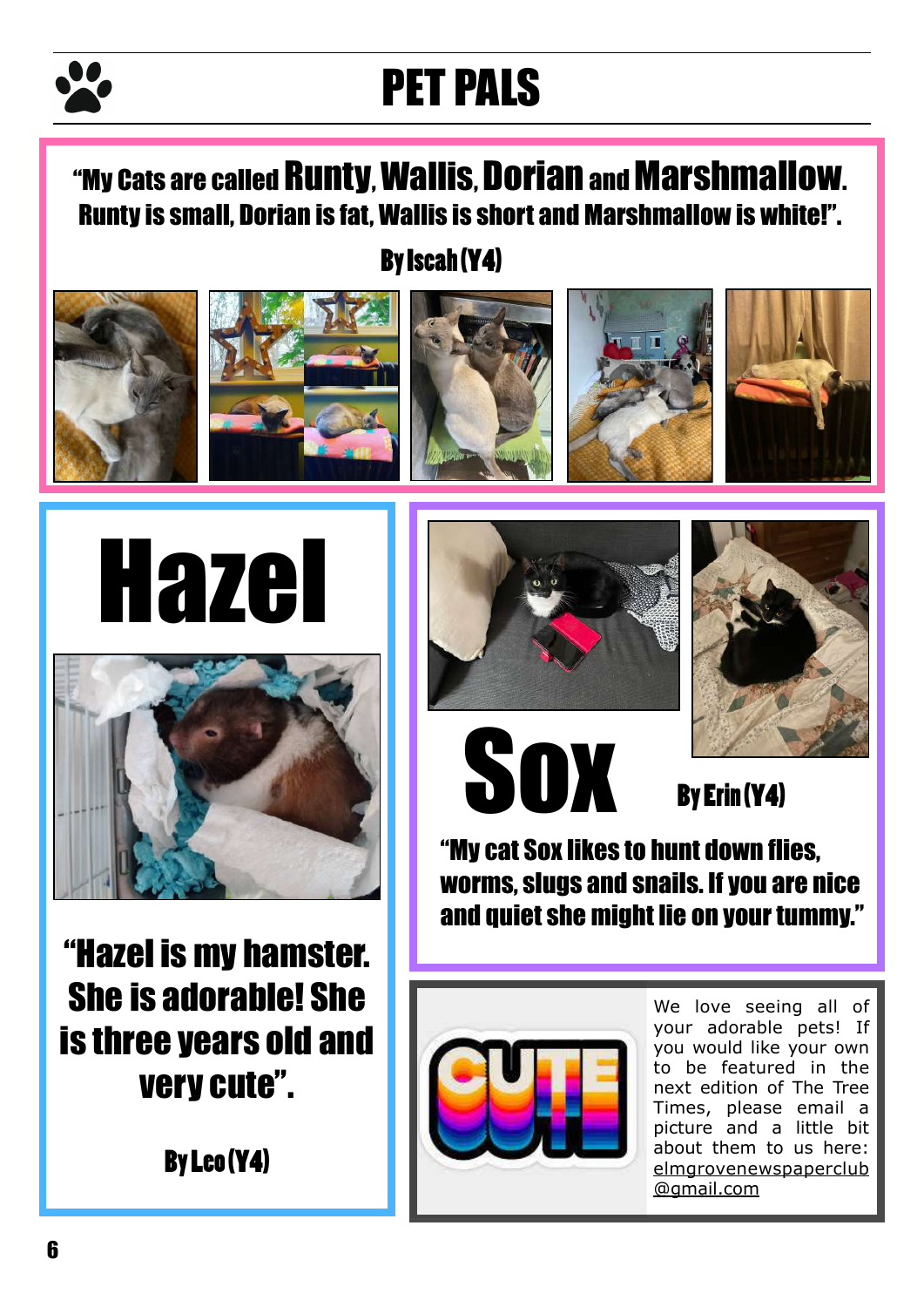# PLAYGROUND



**THE TREE TIMES NEWSPAPER CLUB HAD GREAT FUN INTERVIEWING STUDENTS IN THE PLAYGROUND THIS MONTH AND WOULD LIKE TO THANK EVERYONE THAT TOOK PART!!**

# WHAT IS YOUR WHAT IS YOUR<br>
FAVORITE ANIMAL? WHAT IS YOUR

| <b>NAME</b>  | <b>FAVOURITE ANIMAL</b> |
|--------------|-------------------------|
| Miss Emily   | Butterfly               |
| Alethia (Y6) | Butterfly               |
| Robyn (Y3)   | Dolphin                 |
| Maisie (Y5)  | Bunny                   |
| Sylvie (Y3)  | Tiger                   |
| Suki (Y3)    | Osterich                |
| Bethan (Y5)  | Cheetah                 |
| Mabel (Y4)   | Koala                   |
| Neve (Y4)    | Cat                     |
| Lola (Y4)    | Koala                   |





| <b>NAME</b>        | <b>FAVOURITE HOBBY</b> |
|--------------------|------------------------|
| Sonny (Y5)         | Video Games            |
| Suki (Y3)          | Roller Skating         |
| Maiwenn (Y5)       | Gymnastics             |
| Georgia (Y5)       | Swimming               |
| Sydney (Y5)        | Swimming               |
| Bethan Rees (Y5)   | Dance                  |
| Remy (Y5)          | Drama                  |
| Bethan Rogers (Y5) | Drawing                |
| Olivia B (Y5)      | Drawing / Doodling     |
| Mabel (Y4)         | Gymnastics             |



#### WHAT IS YOUR FAVORITE FOOD? FAVORITE FOOD? FAVORITE SPORT?



| <b>NAME</b>  | <b>FAVOURITE FOOD</b> |
|--------------|-----------------------|
| Rowan (Y4)   | Mint Dark Chocolate   |
| Arthur (Y4)  | Pancakes              |
| Emily (Y4)   | Chocolate             |
| Lyra (Y5)    | Toad in the Hole      |
| Alethia (Y6) | Fish and Chips        |
| Robyn (Y3)   | Pizza                 |
| Sylvie (Y3)  | Fish and Chips        |
| Sienna (Y4)  | Candy                 |
| Rosie (Y4)   | Candy                 |





| <b>NAME</b>  | <b>FAVOURITE SPORT</b> |
|--------------|------------------------|
| Maisie (Y5)  | Skateboarding          |
| Matilda (Y5) | Basketball             |
| Evie (Y5)    | Swimming               |
| Remy (Y5)    | Swimming               |
| Bethan (Y5)  | Swimming               |
| Lola (Y4)    | Swimming               |
| Te (Y4)      | Football               |
| Leo (Y4)     | Football               |
| Indi (Y4)    | Swimming               |

WHAT IS YOUR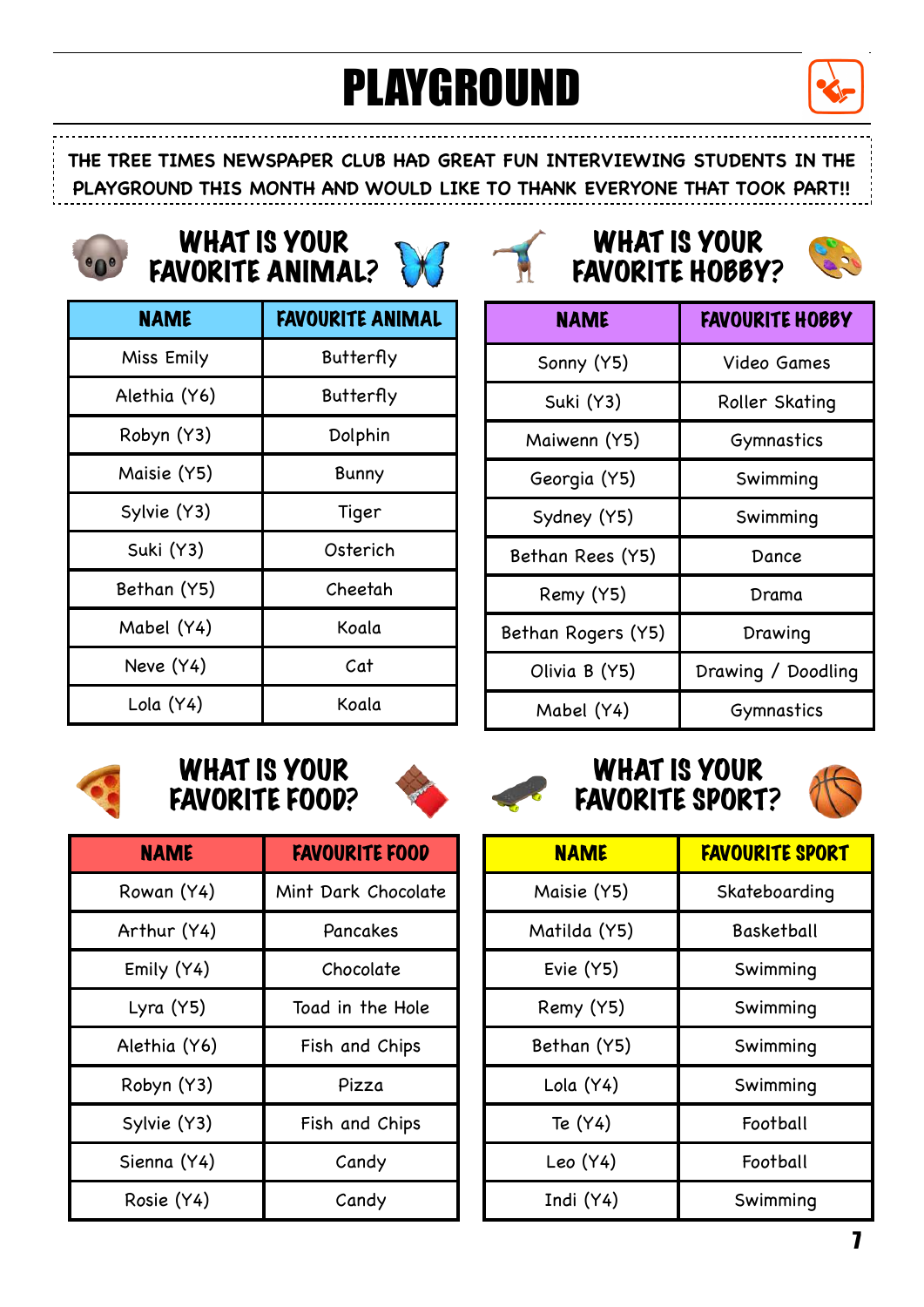

## **Funny Pet Stories**  By Polly

#### **Samuel:**

One day we were looking after two dogs called Mini and Dolly. We were out in the garden throwing a ball. The much older dog was non-stop going for the ball whilst the puppy was laying down in the grass. It was funny as the much older dog was running around the garden whilst the more energetic dog was just being lazy! Eventually the puppy bound in on the last throw!

#### **Nancy:**

My uncle was sitting in the kitchen eating toast. He put it down for about a minute and the next thing he knew, a squirrel had run through the window and snatched his toast, then run off with it into the park!

#### **Lola:**

Once my hamster Alan was out at night when my dad came in so he got him out of his cage. My dad had him on the sofa but Alan actually went into the sofa, so dad then had to wait three hours to get him out!

#### **Kimberley:**

So last night I was going to bed and I saw a cute little paw under my cover and I thought it was a teddy. I dragged it out and saw a Screeching Catscreemes!





# **AWARNING A**

**DON'T EVER TRY THIS AT HOME**





# **THE MISADVENTURES OF**

# **CHARLIE AND ARTHUR!!!**

When we were little, some **CRAZY** stuff happened…

⚠

#### **CHARLIE:**

**I pulled the tv onto my head…**

**ARTHUR:**

**I used to use my brothers desk and climb out of his window on the roof…**

#### **ARTHUR:**

**I fell out of window…**

#### **CHARLIE:**

#### **CHARLIE:**

**I sucked a charger…**

**I tried to drink window cleaner and bleach…**

#### **ARTHUR:**

⚠

**I was swimming in the sea when a big wave almost drowned me!!!**





- 1. Make a lot of teeny-tiny water balloons and flick them at passers by…
- 2. Make use of a huge mess by burying yourself underneath a whole load of stuff then scream EARTHQUAKE at the top of your lungs and see who comes running…
- 3. Play Knock Down Ginger don't know what it is? Look it up!!
- 4. Make some sand hands and yodel at the top of voice "make wayyyy", then lob the sand hands out the window in front of passers by… watch the reaction and film it…
- 5. Pretend you have been knocked out by screaming a random word and then collapse (particularly effective in a supermarket)!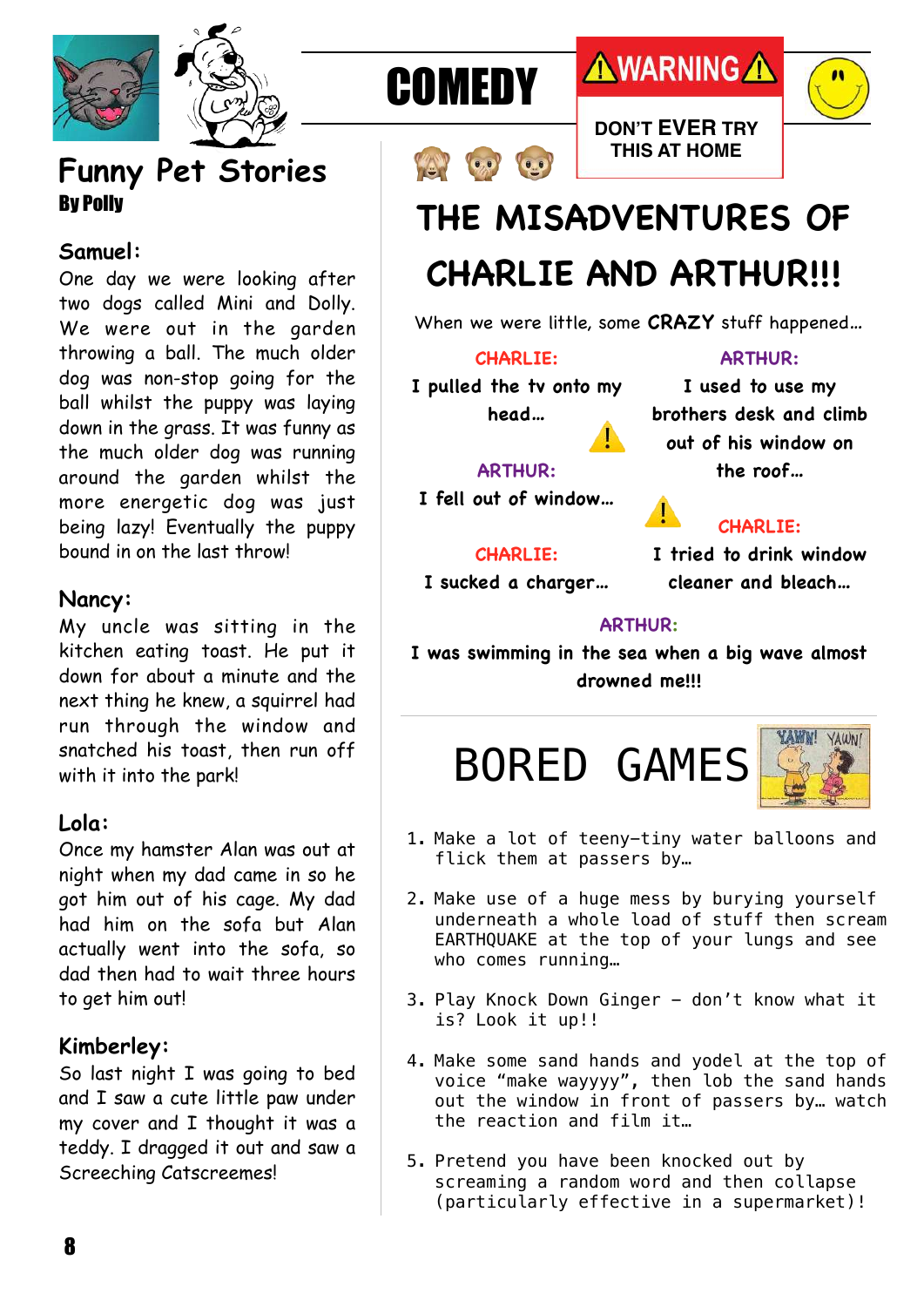

# PUZZLES AND GAMES

A: It won't, Roosters don't lay eggs!!

 $\bullet$ 

|        |                     |                 |            | WORDSEARCH        |                  | C                                | A            | R                       | т      | W      | H      | E | E             | L                                | D            | F   | T                               |      |                                |              |                  |             |
|--------|---------------------|-----------------|------------|-------------------|------------------|----------------------------------|--------------|-------------------------|--------|--------|--------|---|---------------|----------------------------------|--------------|-----|---------------------------------|------|--------------------------------|--------------|------------------|-------------|
|        |                     |                 |            | By Myla           |                  |                                  |              |                         | S      | T      | S      | M | N             | B                                | V            | C   | X                               | A    |                                | T            |                  |             |
|        |                     |                 |            |                   |                  | <b>BOXSTEP</b>                   |              |                         |        |        | C      | H | E             | R                                | T            | Y   |                                 | M    | B                              | 0            | T                |             |
|        |                     |                 |            |                   | <b>SCISSORS</b>  |                                  |              |                         | H      | R      | ı      | T | W             | ı                                | S            | T   | E                               | R    | S                              | T            |                  |             |
|        |                     |                 |            |                   | <b>CARTWHEEL</b> |                                  |              |                         |        | E      | C      | M | S             | D                                | E            | R   | T                               | G    | B                              | S            | N                |             |
|        |                     |                 |            |                   |                  | <b>TTTT</b>                      |              |                         |        | F      | X      | Y | S             | S                                | B            | W   | O                               | A    | X                              | $\mathbf{z}$ | C                |             |
|        |                     |                 |            |                   |                  |                                  | <b>FLOSS</b> |                         |        |        | н      | S | I             | K                                | $\mathbf{0}$ | L   | M                               | N    | T                              | B            | V                |             |
|        |                     |                 |            | <b>THE FINGER</b> |                  |                                  |              |                         | N      | Ĝ      | H      | F | D             | X                                | R            | S   | A                               | W    | 0                              | W            |                  |             |
|        | 7400/               |                 |            | <b>SHIMYSHIMY</b> |                  |                                  |              |                         | Ĝ      | 0      | п      |   | $\mathbf{U}$  | S                                | Y            | S   | T                               |      | R                              | E            |                  |             |
|        |                     |                 | <b>DAB</b> |                   |                  |                                  |              | E                       | P      | M      | M      | N | T             | B                                | V            | C   | R                               | X    | Z                              |              |                  |             |
|        |                     |                 |            |                   |                  | <b>TWISTER</b>                   |              |                         | R      | K      | Y      | J | H             | E                                | Ĝ            | F   | D                               | L    | S                              | A            |                  |             |
|        | Knock,              |                 |            |                   |                  | 0<br>L<br>P<br>U<br><b>TWIRL</b> |              |                         |        |        |        |   |               |                                  | P            | Y   | T                               | R    | E                              | W            | Q                |             |
|        | Knock               |                 |            |                   |                  |                                  |              | <b>What's black and</b> |        |        |        |   | <b>JOKES</b>  |                                  |              |     | <b>WHAT'S BROWN AND STICKY?</b> |      |                                |              |                  |             |
|        | Who's there?        |                 |            |                   |                  |                                  |              | white and red all over? |        |        |        |   | By            |                                  |              |     |                                 |      |                                |              |                  |             |
|        | Ach                 | <b>Ach hoo?</b> |            |                   |                  |                                  |              |                         |        |        |        |   | <b>Indira</b> |                                  |              |     |                                 |      |                                |              |                  |             |
|        | <b>Bless you!!!</b> |                 |            |                   |                  |                                  |              | <b>Anewspaper!!!</b>    |        |        |        |   |               |                                  |              |     |                                 |      |                                |              |                  |             |
|        |                     |                 |            |                   |                  |                                  |              |                         |        |        |        |   | $\mathbf{C}$  |                                  |              |     | <b>A STICK!</b>                 |      |                                |              |                  |             |
| A      | R                   | T               | 0          | W                 | E                | R                                | U            | L                       | E      | R      | R      |   |               |                                  | Aa Bb Cc     |     |                                 |      |                                |              |                  |             |
| F      | G                   | H               |            | K                 |                  | P                                | 0            |                         | U      | V      | т      |   | 画             |                                  |              |     | 동축류동                            | Ø    |                                |              |                  |             |
| L      | E                   | A               | R          | N                 | X                | C                                | E            | V                       | B      | N      | B      |   |               |                                  |              |     |                                 | GLVE | $\circ$                        |              | <u>üppr</u>      |             |
| U      | D                   | S               | A          | Z                 | P                | J                                | N            | K                       | L      | M      | R      |   |               |                                  |              | 800 |                                 |      | <b>Statisticial Columna</b>    |              |                  |             |
| N      | Q                   |                 |            |                   | E                | D                                | G            | F                       | G      | H      | E      |   |               |                                  |              |     |                                 |      |                                |              |                  |             |
| C      |                     | M               | A          | S                 |                  |                                  |              |                         |        |        |        |   | ೌಂ            |                                  |              |     |                                 |      | ~hoo                           |              |                  |             |
|        | W                   | A               | E          | R                 | N                | T                                | L            | Y                       | U      |        | A      |   |               |                                  | 123<br>នុយធន |     |                                 |      | tule                           |              | <b>By Winnie</b> |             |
| H      | V                   | т               | B          | B                 | C                | M                                |              | P                       | L      | 0      | K      |   |               |                                  | 1000         |     |                                 |      |                                |              |                  |             |
| B      | C                   | H               | V          | X                 |                  | $\mathbf{z}$                     | S            | A                       | S      | D      | T      |   |               | <b>LUNCHBOX</b>                  |              |     |                                 |      | <b>LEARN</b>                   |              |                  |             |
| 0      | 0                   | S               | L          | K                 | L                | J                                | H            | H                       | G      | F      | п      |   |               | <b>SCISSORS</b>                  |              |     |                                 |      | <b>EDUCATION</b>               |              |                  |             |
| X      | P                   |                 | U          | Y                 | T                | $\mathbf{R}$                     | E            | W                       | A      | S      | M      |   |               | <b>PENCIL</b>                    |              |     |                                 |      | <b>ART</b>                     |              |                  |             |
| E<br>N | D<br>B              | U<br>S          | C<br>C     | A                 | T<br>S           | ı<br>S                           | 0<br>0       | N<br>R                  | F<br>S | D<br>O | E<br>E |   |               | <b>RULER</b><br><b>BREAKTIME</b> |              |     |                                 |      | <b>MATHS</b><br><b>ENGLISH</b> |              |                  | ORDSEARCH & |